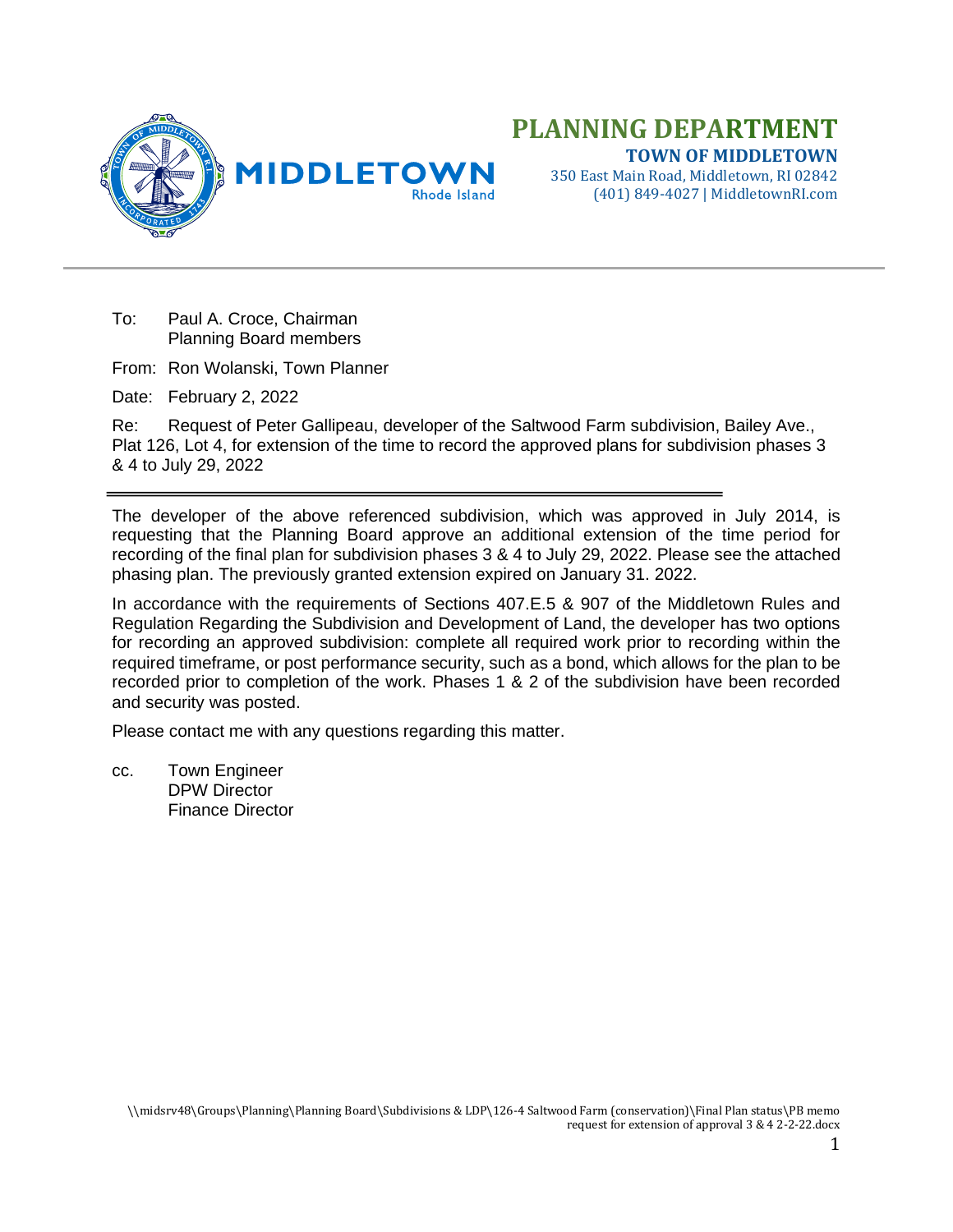## **Saltwood Farm Development LLC** P.O. Box 4286 Middletown, Rhode Island 02842

January 25, 2022

Ronald Wolanski, Director of Planning and Economic Development Town Hall 350 Main Street Middletown, Rhode Island 02842

 $RE:$ Saltwood Farm Phase 3 and 4 record plats

Dear Ron,

I respectfully request that the Planning Board grant an extension of time for recording the two plats for the above-referenced subdivision phases to July 29, 2022. If such an extension is not acceptable, I would request the longest extension agreeable to the Planning Board.

Supply chain and labor problems have adversely affected my ability to secure parts, obtain as-built plans, and make more rapid progress on the installation of required improvements.

Very truly yours,

Peter Gallipeau, Manager